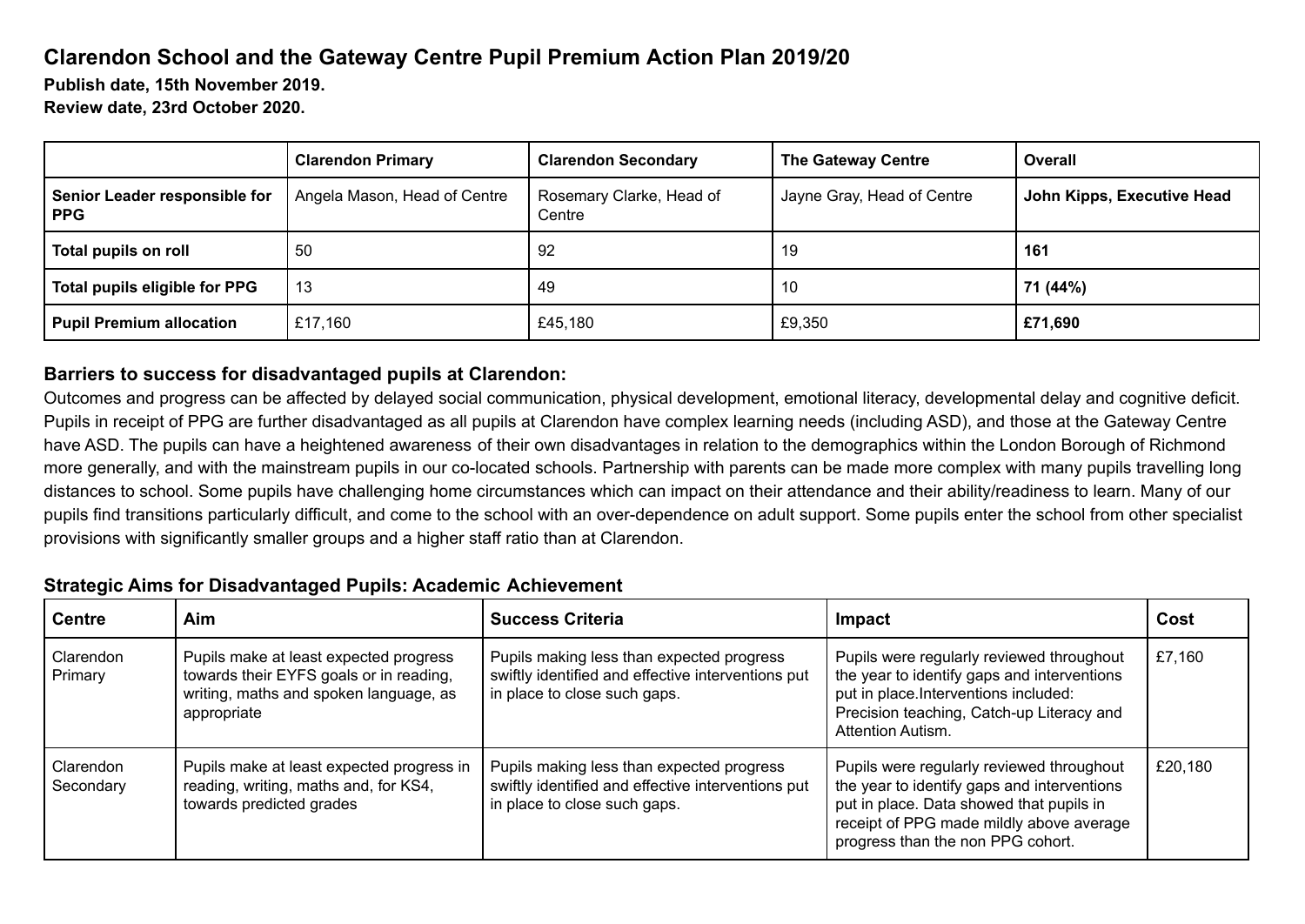| Gateway Centre | Pupils make at least expected progress in<br>reading, writing, maths and, for KS4,<br>towards predicted grades | Pupils making less than expected progress<br>swiftly identified and effective interventions put<br>in place to close such gaps. | Pupils were regularly reviewed throughout<br>the year at key assessment points and<br>interventions targeted in curriculum areas<br>where pupils have been struggling to<br>achieve their target grades. | £5,000 |
|----------------|----------------------------------------------------------------------------------------------------------------|---------------------------------------------------------------------------------------------------------------------------------|----------------------------------------------------------------------------------------------------------------------------------------------------------------------------------------------------------|--------|
|----------------|----------------------------------------------------------------------------------------------------------------|---------------------------------------------------------------------------------------------------------------------------------|----------------------------------------------------------------------------------------------------------------------------------------------------------------------------------------------------------|--------|

## **Strategic Aims for Disadvantaged Pupils: Other**

| <b>Centre</b>        | Aim                                                                                                                                                                          | <b>Success Criteria</b>                                                                                                                                                                                                                                  | Impact                                                                                                                                                                                                                                                                                                                                                                                                                       | Cost   |
|----------------------|------------------------------------------------------------------------------------------------------------------------------------------------------------------------------|----------------------------------------------------------------------------------------------------------------------------------------------------------------------------------------------------------------------------------------------------------|------------------------------------------------------------------------------------------------------------------------------------------------------------------------------------------------------------------------------------------------------------------------------------------------------------------------------------------------------------------------------------------------------------------------------|--------|
| Clarendon<br>Primary | To reduce barriers to learning through the<br>provision of Family Therapy and<br>counselling                                                                                 | Parents, counsellors, therapists and school<br>staff are working collaboratively together to<br>ensure that pupils' emotional needs are met.<br>Pupils attending these interventions are making<br>accelerated progress. Achievement gaps are<br>closed. | Family Group continues to provide<br>valuable support to a group of Primary<br>pupils and their families every Thursday<br>morning. Counselling also continues to<br>provide effective support. The counsellor<br>mainly works with the older pupils and<br>plays a vital part in preparing them for<br>the move to the Secondary Centre.<br>There are no achievement gaps noted<br>for pupils attending these interventions | £4,000 |
|                      | To improve team working and readiness<br>to learn through the development of<br><b>Forest School</b>                                                                         | Pupils are engaged effectively in outdoor<br>learning, better able to work collaboratively and<br>able to transfer skills learned into the classroom<br>environment                                                                                      | All pupils in the Year 5 and the Year 6<br>classes had opportunities for outdoor<br>learning and to access the wider<br>community (which PPG pupils often do<br>not have the opportunity to do). Pupils<br>have developed their team working and<br>have better readiness to learn in the<br>class setting. Forest School will be<br>extended to Year 4 pupils next year.                                                    | £5,000 |
|                      | To reduce barriers to learning through<br>provision of breakfast club and additional<br>subsidies for uniform, school trips & visits,<br>resources and enrichment activities | No pupil is disadvantaged in school as a result<br>of their family's financial circumstances. All<br>pupils are able to access the full range of<br>school activities                                                                                    | All pupils are provided with breakfast in<br>school every day. Disadvantaged pupils<br>provided with subsidised school<br>uniforms. No pupil is ever excluded from<br>any trips, visits or activities (including<br>out-of-school hours) as a result of<br>financial circumstances.                                                                                                                                          | £1,000 |